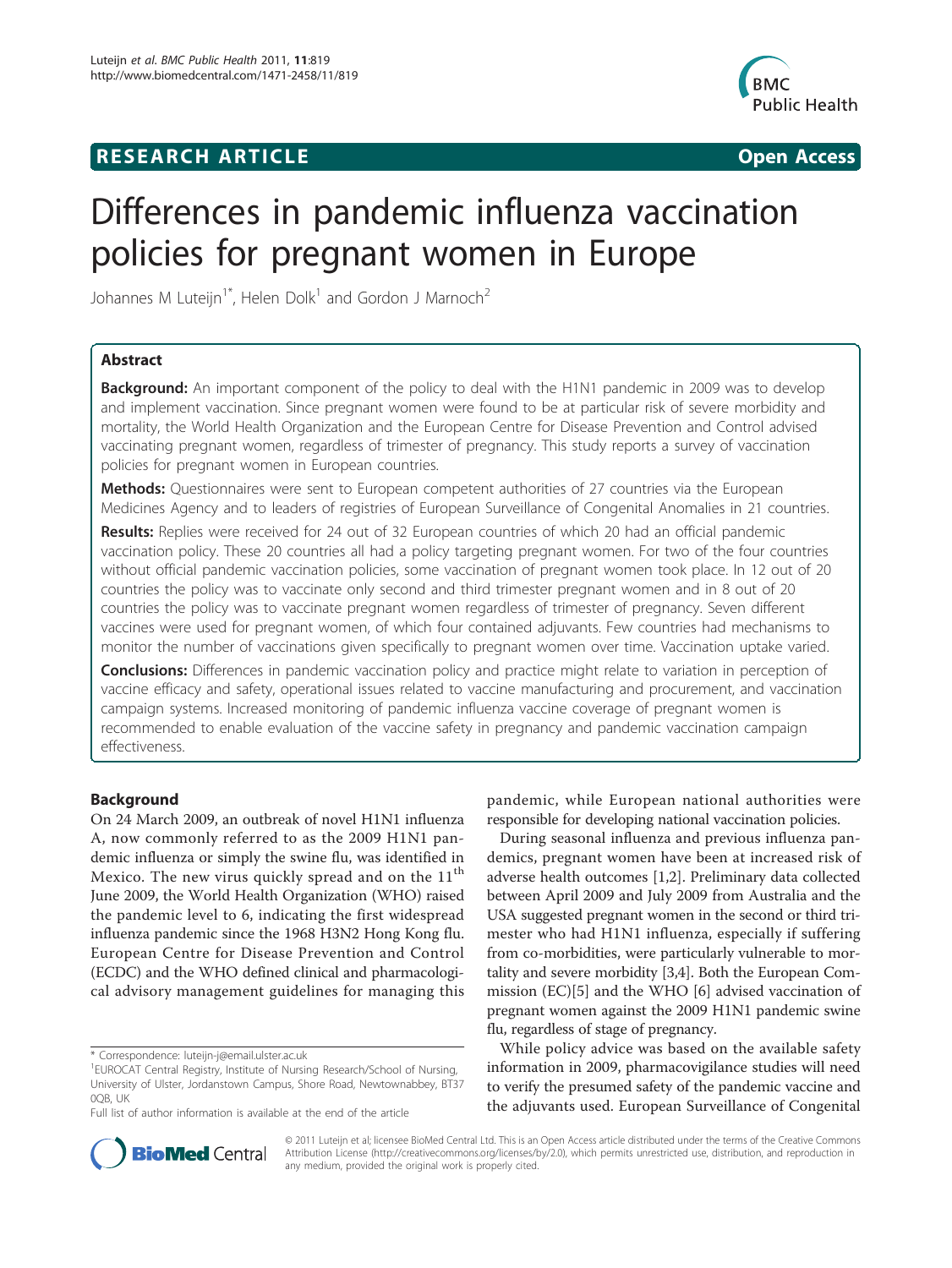Anomalies (EUROCAT), a network of population based congenital anomaly registers in Europe currently surveying 31% of European Union births [[7](#page-8-0)], is participating in safety monitoring of the pandemic vaccines use in pregnancy with regard to congenital anomalies. This study reports the results of a survey undertaken to gather data regarding when and where pregnant women, and women of childbearing age (WCBA), received pandemic influenza vaccine, in order to interpret EUROCAT prevalence data on congenital anomalies. WCBA are relevant for this study since women may receive the vaccine before they know they are pregnant. The purpose of this paper is to describe the vaccination policies in European countries to enable discussion and reflection on the differences between pandemic vaccination policies and vaccination coverage of pregnant women between European countries.

## Methods

A questionnaire regarding vaccination policy and antiviral use was sent out to EUROCAT registry leaders April  $23^{\text{rd}}$ , 2010, with a reminder on May  $18^{\text{th}}$ , 2010. EUROCAT registries are situated in 17 EU countries and in Croatia, Norway, Switzerland and Ukraine. The EUROCAT-questionnaire contained eight questions with regard to antiviral use and vaccination policy and offer/ uptake for pregnant women and WCBA. The majority of EUROCAT registry leaders who completed the questionnaire were public health specialists and clinicians who did not have specific responsibilities related to vaccination policy in their countries. Respondents were asked to estimate vaccination coverage of pregnant women in their areas using broad bands (0-24%, 25-49%, ...) with free space for more specific information and references where further data could be obtained. Some EUROCAT registries also collect individual exposure data on congenital anomaly cases but this was not yet available at the time of the survey.

Within the European regulatory system it is possible to collect or exchange information from other member states by circulating a request for Non-Urgent Information (NUI) between the competent authorities and the European Medicines Agency (EMA) [[8\]](#page-8-0). The European regulatory system consists of the 27 EU member states plus Iceland, Liechtenstein and Norway. On July 23rd, 2010, a NUI was circulated to 27 Member States' representatives at the Pharmacovigilance Working Party (PhVWP) of the Committee for Medicinal Products for Human use (CHMP) of the EMA to collect information on pandemic vaccination policies and policies for antiviral use with regard to pregnant women and WCBA, to complement the EUROCAT survey. The NUI contained seven questions. The NUI requested weekly or monthly data on numbers of vaccinated pregnant women instead of banded coverage estimates. A second NUI was circulated on March  $14<sup>th</sup>$  2011 to confirm the data. In addition to the two survey questionnaires, we followed up any references given by respondents and conducted literature and conference abstract searches - eight additional relevant items were added from these sources [[9-16](#page-8-0)].

## Role of the funding source

The study funder took no part in study design; in the collection, analysis and interpretation of data in the writing of the report; and in the decision to submit the paper for publication.

## Ethics

Under University of Ulster's ethical review policy this type of study does not require ethical review, and we have overarching ethical approval for activities carried out under EUROCAT.

## Results

A total of 16 countries of the 27 who were sent a NUI by EMA returned a complete response. One additional country sent a partial reply during the confirmation process. The completed EUROCAT questionnaire was returned from 17 of 21 countries covered by EUROCAT, giving a combined total of 24 responding countries (table [1](#page-2-0)). Of the 27 EU states Bulgaria, Cyprus, Estonia, Lithuania, Luxembourg and Romania were not covered by the combined replies.

## Pandemic vaccination policies in Europe for pregnant women

Of the 24 European countries covered by the combined questionnaires, 20 countries (83%) reported having an official vaccination policy against pandemic swine flu for pregnant women (table [2\)](#page-3-0). In 12 of these 20 countries, this policy did not include first trimester pregnant women (table [2\)](#page-3-0). In Croatia, despite lack of an official policy, pregnant women in the second or third trimester of pregnancy could apply for vaccination via health insurance. In Czech Republic while there was no official vaccination policy, a small number of pregnant women were vaccinated-In Latvia and Poland there was no recorded vaccination of pregnant women.

In total 7 different vaccines were used for pregnant women, of which 4 were adjuvanted and 3 were nonadjuvanted (table [2\)](#page-3-0). Vaccination campaigns of pregnant women were initiated between 28<sup>th</sup> September 2009 (Hungary) and 27<sup>th</sup> December 2009 (Malta). (Data not shown) Respondents from eight countries were unable to provide detailed information on when the vaccination campaign of pregnant women started. Note the initiation of the vaccination campaign does not necessarily correspond to initiation of vaccination.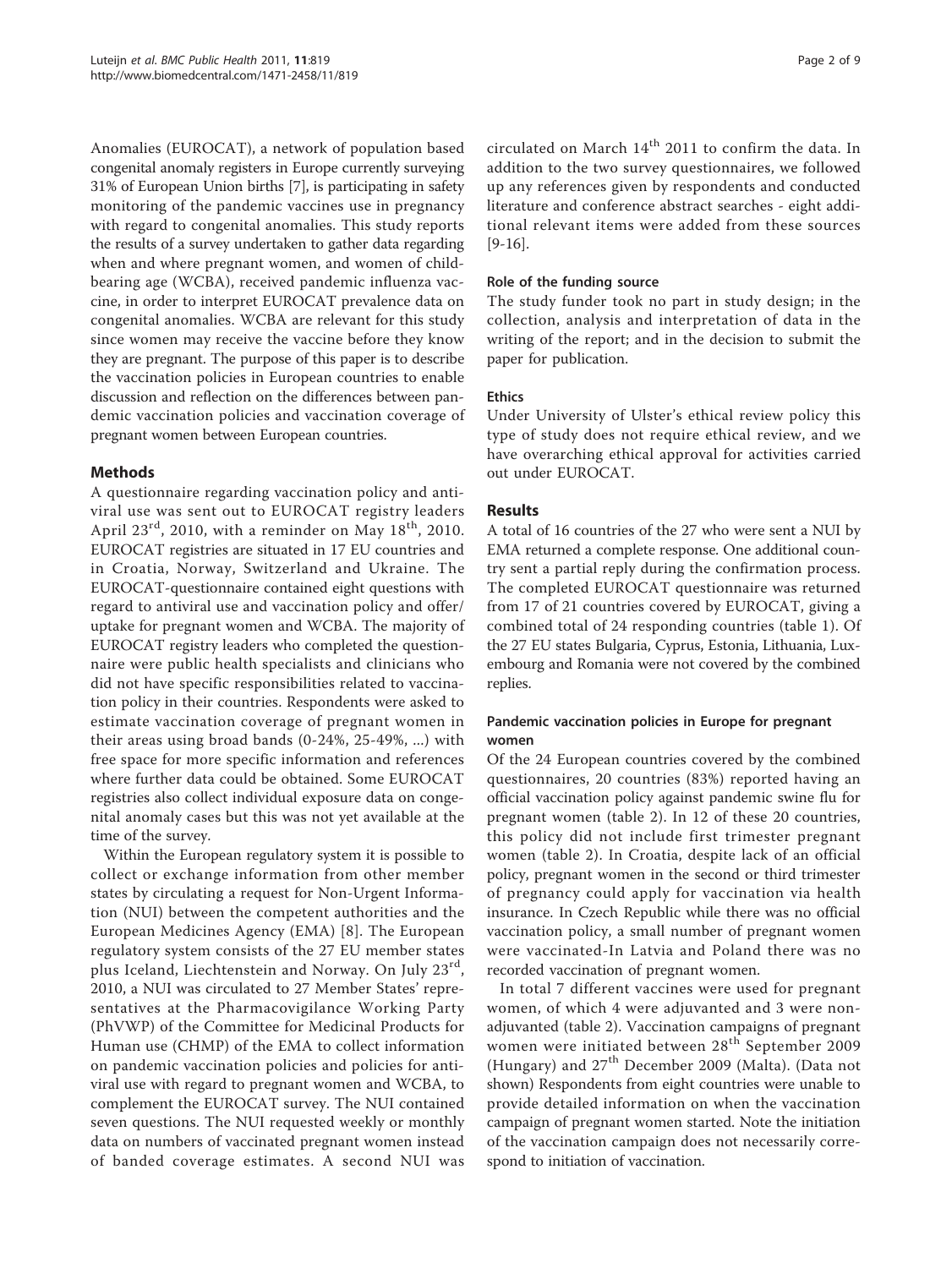<span id="page-2-0"></span>Table 1 Response to the questionnaires by competent authorities and EUROCAT members

| Country        | <b>Sources</b> |                |
|----------------|----------------|----------------|
|                | <b>EUROCAT</b> | <b>EMA-NUI</b> |
| Austria        | ⊠              | $\Box$         |
| Belgium        | X              | $\boxtimes^1$  |
| Bulgaria       |                | $\Box$         |
| Cyprus         |                | $\Box$         |
| Czech Republic | X              | $\Box$         |
| Croatia        | ⊠              |                |
| Denmark        | X              | ⊠              |
| Estonia        |                | $\Box$         |
| Finland        | ⊠              | M              |
| France         | X              | ⊠              |
| Germany        | ⊠              | $\Box$         |
| Greece         |                | M              |
| Hungary        | $\Box$         | Ø              |
| Iceland        |                |                |
| Ireland        | X              | ⊠              |
| Italy          | $\Box$         | M              |
| Latvia         |                | ⊠              |
| Lithuania      |                | $\Box$         |
| Luxembourg     |                | $\Box$         |
| Malta          | ⊠              |                |
| Netherlands    | X              | ⊠              |
| Norway         | X              | X              |
| Poland         | X              | $\Box$         |
| Portugal       | X              | ⊠              |
| Romania        |                | $\Box$         |
| Slovakia       |                | Ø              |
| Slovenia       |                | Ø              |
| Spain          | X              | X              |
| Sweden         | $\Box$         | ⊠              |
| Switzerland    | ⊠              |                |
| Ukraine        | $\Box$         |                |
| United Kingdom | ⊠              | X              |

<sup>1</sup>Belgium replied to the second NUI circulated March 14<sup>th</sup>, 2011.

### Pandemic vaccination policies in Europe for women of childbearing age

WCBA were not distinguished from the general population in any country regarding pandemic vaccination policy. In 14 out of 24 European countries (58%) the pandemic vaccine was offered to priority groups first (table [2](#page-3-0)) and then offered to the general population. In six out of 24 European countries (25%) the pandemic vaccine was offered to priority groups only and not offered to the general population. In Croatia and Czech Republic, the general population could apply for vaccination despite the absence of an official vaccination policy. In Latvia and Poland, no vaccination took place.

#### Data on exposure of pregnant women to swine flu vaccine

For five out of 20 countries with an official vaccination policy, no exposure data was available regarding pregnant women. Other countries had a variety of data including weekly or monthly vaccination rates or total number of pregnant women vaccinated or vaccine doses distributed, registers for pregnant women who had been given vaccine, surveys of general practitioners or monitoring of specific areas or hospitals (table [3](#page-4-0)). Vaccination uptake rates above 50% have been reported from 3 countries (Finland, Ireland and Norway; Table [3\)](#page-4-0).

#### Data on exposure of women of childbearing age to swine flu vaccine

Four countries were able to provide a figure on WCBA vaccinated (table [3](#page-4-0)).

#### **Discussion**

The majority of countries (83% of 24 respondents) had an official vaccination policy for pregnant women. No replies were received from nine countries and it is possible that response bias results from smaller countries and countries without vaccination policies being less likely to respond. Twenty one countries out of the 27 in the EU, corresponding to 93% of the member population, were covered by the combined responses to both questionnaires.

Some countries had existing advance purchase agreements with pharmaceutical companies which allowed early procurement. A lack of capacity to identify and prioritise key population groups quickly may also have influenced policy decisions. Public perceptions, which can be influenced by certain key events in a population, may be significant. For example, in the Czech Republic, a previous key event involving vaccines contaminated with deadly live H5N1 avian flu virus, might have influenced the decision not to formulate an official vaccination policy [[17](#page-8-0)].

A larger number of European countries have a vaccination policy for pregnant women against pandemic influenza than against seasonal influenza. Ten out of 27 (37%) European countries recommended vaccination against seasonal influenza for pregnant women during the 2008- 9 influenza season: Austria, Belgium, Cyprus, Denmark, Estonia, Ireland, Italy, Portugal, Slovakia and Spain [\[18](#page-8-0)]. None of these countries could provide information on vaccine coverage of pregnant women. All these countries had a pandemic vaccination policy in force during the pandemic influenza, and it is possible that this was facilitated by the previous seasonal flu policy. Both in Canada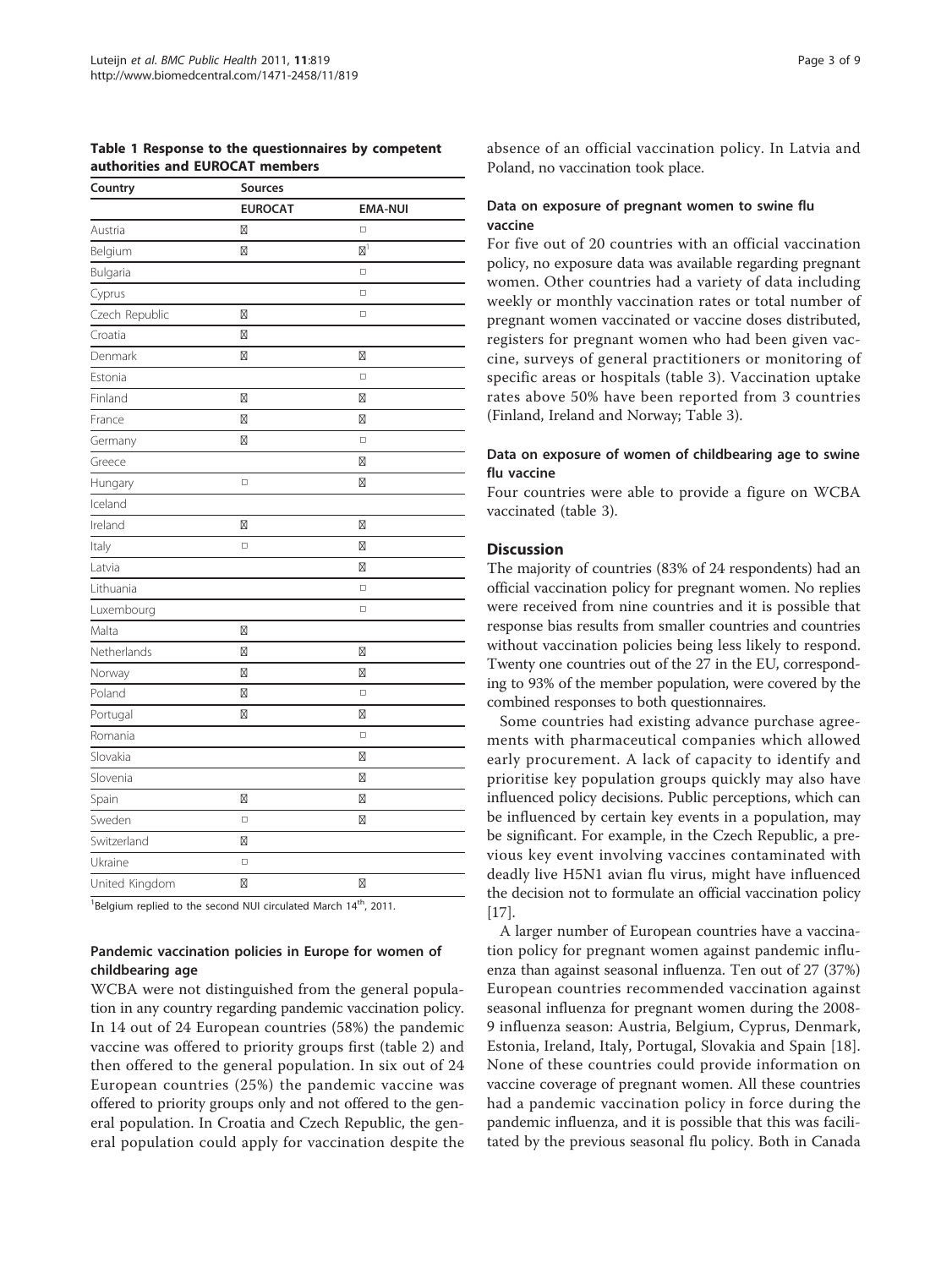| Country                     |        |              |                |   |                       | Vaccination strategy for Pregnant women Vaccination strategy for the general population        |  |
|-----------------------------|--------|--------------|----------------|---|-----------------------|------------------------------------------------------------------------------------------------|--|
|                             | Policy |              | Trimesters     |   | Vaccines <sup>1</sup> |                                                                                                |  |
|                             |        | $\mathbf{1}$ | $\overline{2}$ | 3 |                       |                                                                                                |  |
| Austria                     | Yes    |              | ⊠              | X | Cev                   | The entire population was offered the vaccine and certain groups <sup>4</sup> were prioritized |  |
| Belgium                     | Yes    |              | ⊠              | X | Pad                   | Priority groups only <sup>4</sup>                                                              |  |
| Czech Republic <sup>2</sup> | No     |              |                |   |                       | <b>No</b>                                                                                      |  |
| Croatia <sup>3</sup>        | No     |              |                |   |                       | <b>No</b>                                                                                      |  |
| Denmark                     | Yes    |              | ⊠              | ⊠ | Pad                   | Priority groups only <sup>4</sup>                                                              |  |
| Finland                     | Yes    | ⊠            | ⊠              | ⊠ | Pad                   | The entire population was offered the vaccine and certain groups <sup>4</sup> were prioritized |  |
| France                      | Yes    |              | ⊠              | X | Pan                   | The entire population was offered the vaccine and certain groups <sup>4</sup> were prioritized |  |
| Germany                     | Yes    |              | ⊠              | X | Pad, PIV [14]         | The entire population was offered the vaccine and certain groups <sup>4</sup> were prioritized |  |
| Greece                      | Yes    |              | ⊠              | X | Foc, Pad              | The entire population was offered the vaccine and certain groups <sup>4</sup> were prioritized |  |
| Hungary                     | Yes    | ⊠            | ⊠              | ⊠ | Flu                   | The entire population was offered the vaccine and certain groups <sup>4</sup> were prioritized |  |
| Ireland                     | Yes    |              | M              | ⊠ | Cev, Pad              | The entire population was offered the vaccine and certain groups <sup>4</sup> were prioritized |  |
| Italy                       | Yes    |              | X              | X | Foc                   | The entire population was offered the vaccine and certain groups <sup>4</sup> were prioritized |  |
| Latvia                      | No     |              |                |   |                       | <b>No</b>                                                                                      |  |
| Malta                       | Yes    | M            | ⊠              | ⊠ | Pad                   | The entire population was offered the vaccine and certain groups <sup>4</sup> were prioritized |  |
| Netherlands                 | Yes    |              | ⊠              | X | Foc                   | Priority groups only <sup>4</sup>                                                              |  |
| Norway                      | Yes    |              | ⊠              | Ø | Cev, Pad              | The entire population was offered the vaccine and certain groups <sup>4</sup> were prioritized |  |
| Poland                      | No     |              |                |   |                       | <b>No</b>                                                                                      |  |
| Portugal                    | Yes    |              | ⊠              | X | Pad                   | Priority groups only <sup>4</sup>                                                              |  |
| Slovakia                    | Yes    | ⊠            | ⊠              | ⊠ | Pan                   | The entire population was offered the vaccine and certain groups <sup>4</sup> were prioritized |  |
| Slovenia                    | Yes    | ⊠            | ⊠              | ⊠ | Cev, Pad              | The entire population was offered the vaccine and certain groups <sup>4</sup> were prioritized |  |
| Spain                       | Yes    | ⊠            | M              | ⊠ | Pan                   | Priority groups only <sup>4</sup>                                                              |  |
| Sweden                      | Yes    | ⊠            | ⊠              | X | Pad                   | The entire population was offered the vaccine and certain groups <sup>4</sup> were prioritized |  |
| Switzerland                 | Yes    |              | ⊠              | ⊠ | Cel, Foc              | The entire population was offered the vaccine and certain groups <sup>4</sup> were prioritized |  |
| United Kingdom              | Yes    | ⊠            | ⊠              | Ø | Cev, Pad              | Priority groups only <sup>4</sup>                                                              |  |

<span id="page-3-0"></span>Table 2 Vaccination policy overview by country for pregnant women and the general population

 ${}^{1}$ Cel = Celtura® (Novartis), Cev = Celvapan® (Baxter), Flu = Fluval P® (Omnivest), Foc = Focetria® (Novartis), Pad = Pandemrix® (Glaxo Smith Kline), Pan = Panenza® (Sanofi Pasteur), PIV = CSL Pandemic Influenza Vaccine® (CSL Biotherapies). Of these vaccines Celtura, Fluval P, Focetria and Pandemrix are adjuvanted while Celvapan, Panenza and CSL Pandemic Influenza Vaccine are non-adjuvanted. Celtura, Fluval P, Focetria, Pandemrix, Panenza and CSL Pandemic Influenza Vaccine contain Thiomersal while Celvapan does not contain Thiomersal.

<sup>2</sup>In Czech Republic the Pandemrix vaccine was unofficially recommended to pregnant women of 2<sup>nd</sup> and 3<sup>rd</sup> trimester and a small number of pregnant women were vaccinated. The vaccine was offered to the general population. There was no official vaccination policy.

<sup>3</sup>In Croatia, pregnant woman of 2<sup>nd</sup> and 3<sup>rd</sup> trimester and the general population could apply for vaccination with the Focetria vaccine via health insurance and a small number of pregnant women were vaccinated. There was no official vaccination policy.

<sup>4</sup>Priority groups include one or more of the following groups: pregnant women, health care workers, persons suffering from specific co-morbidities and/or people working in essential public services.

and the United states, vaccination of pregnant women is recommended during the influenza season, while in Australia, vaccination of pregnant women in the second or third trimester of pregnancy is recommended during the influenza season [\[1\]](#page-7-0).

Vaccination policy only partially determines what happens in a country. Data collected by the questionnaires demonstrated that countries with similar vaccination policies achieve very different vaccination rates. For example Italy and the Netherlands had similar vaccination policies but 23,016 women in the second and third trimester of pregnancy were vaccinated in Italy (population ~61 million) and 68,400 in the Netherlands

(population  $~17$  million). The differences in vaccination rates detected between countries with similar vaccination policies might be related to different public perceptions of factors such as the vaccination campaign, vaccine safety and the risk of the influenza pandemic. In addition, inclusiveness and funding of different health systems and implementation issues associated with the delivery of different vaccination policies and associated education campaigns might have been influential. Furthermore, the decision to use vaccination centres instead of general practitioners for vaccination may have lowered the uptake of vaccination in some countries, such as France [[19](#page-8-0)].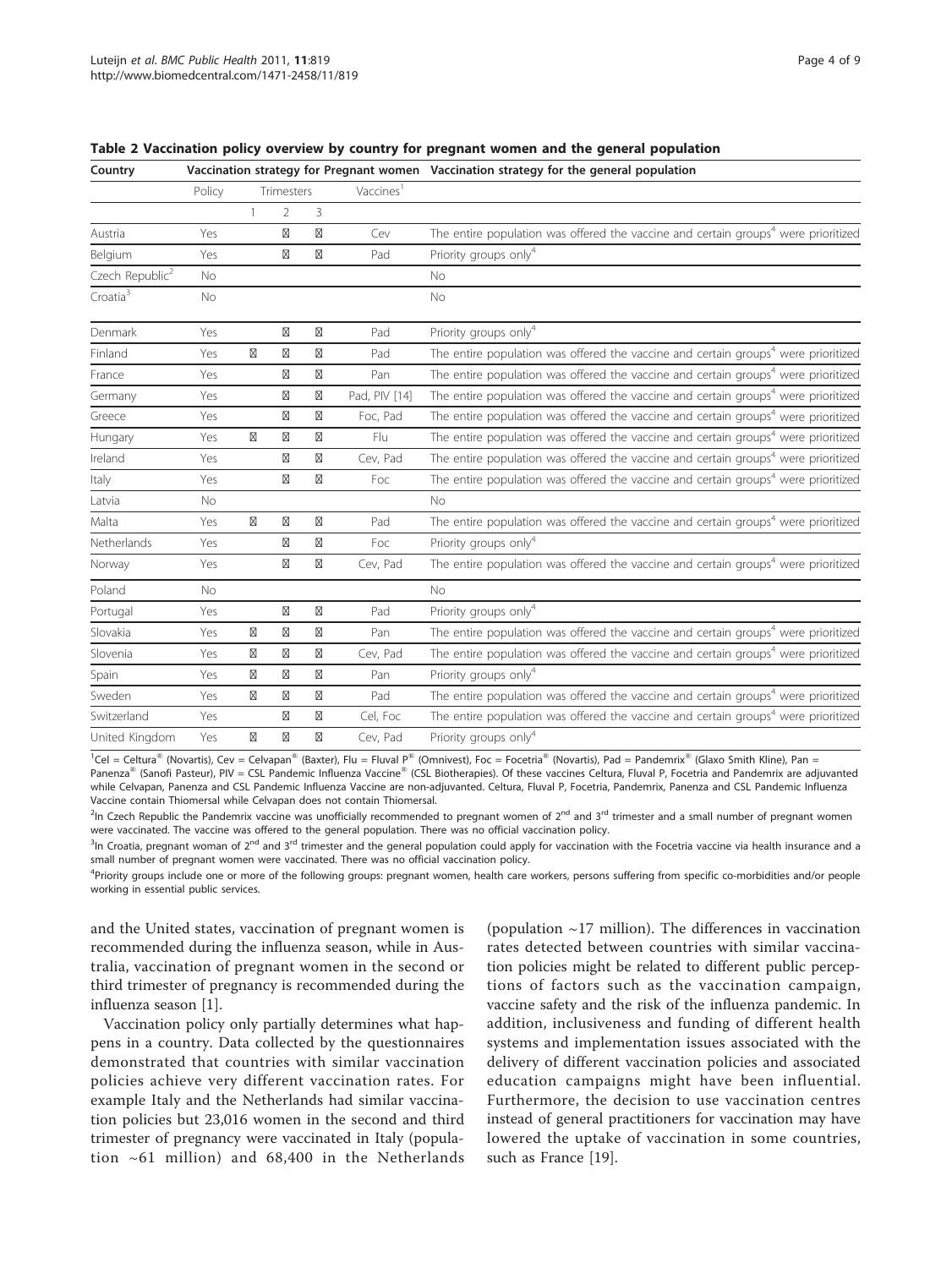| Country<br>(births<br>2009*[34]) | <b>EMA-NUI</b>                                                                                                                    | Information provided via EUROCAT                                                                                                                                                                                                                                                                                                                                                  | Other information                                                                                                                                      |
|----------------------------------|-----------------------------------------------------------------------------------------------------------------------------------|-----------------------------------------------------------------------------------------------------------------------------------------------------------------------------------------------------------------------------------------------------------------------------------------------------------------------------------------------------------------------------------|--------------------------------------------------------------------------------------------------------------------------------------------------------|
| Austria<br>(76033)               |                                                                                                                                   | 0 to 24%. Based on personal estimation                                                                                                                                                                                                                                                                                                                                            |                                                                                                                                                        |
| Belgium<br>(126886)              | No exposure data available                                                                                                        | Unknown to registry.                                                                                                                                                                                                                                                                                                                                                              |                                                                                                                                                        |
| Czech<br>Republic<br>(118283)    | No exposure data available                                                                                                        | Unknown to registry.                                                                                                                                                                                                                                                                                                                                                              |                                                                                                                                                        |
| Croatia<br>(44794)               |                                                                                                                                   | Only 20 pregnant women have undergone vaccination. Data from<br>Croatian Institute of Public Health, Epidemiology unit                                                                                                                                                                                                                                                            |                                                                                                                                                        |
| Denmark<br>(62831)               | Weekly for Pandemrix: 5770 up to February 2010. Unknown to registry.<br>WCBA: 42546 up to February 2010.                          |                                                                                                                                                                                                                                                                                                                                                                                   |                                                                                                                                                        |
| Finland<br>(60187)               | No exposure data available                                                                                                        | 51.2% of mothers giving birth October-December 2009 were vaccinated<br>with Pandemrix according to the Finnish medical birth register.                                                                                                                                                                                                                                            |                                                                                                                                                        |
| France<br>(823925)               | No exposure data available. WBCA: 980000<br>women aged 18-44 years old were vaccinated.                                           | 1) 25 to 49%. Based on CoFluPreg study (maternity wards in Paris) [12]. 2)<br>Vaccination was not yet available at the time of pandemic wave (weeks<br>30-38) for Isle de la Reunion [35].                                                                                                                                                                                        | 22.7% up to January 2010. Data from French State<br>Health Insurance Fund [9]. 37.1% between Oct 2009 and<br>Feb 2010. Data from COFLUPREG study [12]. |
| Germany<br>(664219)              |                                                                                                                                   | 0 to 24%. Based on registry and the Robert Koch Institute                                                                                                                                                                                                                                                                                                                         | 8.8% between week 47/2009 and 14/2010. Based on 65<br>pregnant women [15].                                                                             |
| Greece<br>(118234)               | Weekly for Focetria (1382 up to January 2010)<br>and Pandemrix (751 up to January 2010)                                           |                                                                                                                                                                                                                                                                                                                                                                                   |                                                                                                                                                        |
| Hungary<br>(96297)               | 17200 vaccinated                                                                                                                  |                                                                                                                                                                                                                                                                                                                                                                                   | About 16% [10].                                                                                                                                        |
| Ireland<br>(73870)               | Several cut-off points for combined Celvapan<br>2010).                                                                            | A cross-sectional telephone survey found an uptake of 67% in pregnant<br>and Pandemrix vaccination doses (31093 by June women ( $n = 1725$ )[36] while the National Summary of Pandemic<br>Influenza Vaccination estimates a vaccination rate of 32.5% [37].                                                                                                                      |                                                                                                                                                        |
| Italy<br>(570428)                | Weekly for Focetria (23016 up to week 23/2010)                                                                                    |                                                                                                                                                                                                                                                                                                                                                                                   |                                                                                                                                                        |
| Latvia<br>(21708)                | No vaccinations took place                                                                                                        | No vaccinations took place                                                                                                                                                                                                                                                                                                                                                        |                                                                                                                                                        |
| Malta (4136)                     |                                                                                                                                   | 0 to 24%. Based on national vaccination register data (numerator:<br>persons classified as pregnant when vaccinated, denominator: number of<br>persons pregnant on 1/1/2009 [data for 2010 not yet available]                                                                                                                                                                     |                                                                                                                                                        |
| Netherlands<br>(184641)          | Focetria exposure $n = 68400$ (cut-off 09 Feb<br>2010), Pandemrix 0                                                               | No registration was done of pregnant women who were vaccinated.<br>Currently a study is being undertaken to estimate the vaccine coverage<br>and to determine if the vaccine coverage depended on gestational age<br>or underlying illness. The study is being conducted by the RIVM and<br>14,000 women will be approached for this study.                                       |                                                                                                                                                        |
| Norway<br>(61430)                | An estimated 70% of the pregnant women were<br>vaccinated. Monthly for Celvapan (49) for WCBA<br>and Pandemrix (377528) for WCBA. | 1) 50 to 74%. The estimates is based on a small web-based request to<br>general practitioners, http://www.uib.no/isf/eyr<br>2) 75 to 99%. Based on vaccination registers vs. registers of pregnant<br>women. In the national registering system for vaccines there is no box<br>for pregnancy. The Pregnancy record, in use by all pregnant women is<br>being filled in manually. |                                                                                                                                                        |

### <span id="page-4-0"></span>Table 3 Pandemic 2009 H1N1 influenza vaccination coverage of pregnant women; available data per European country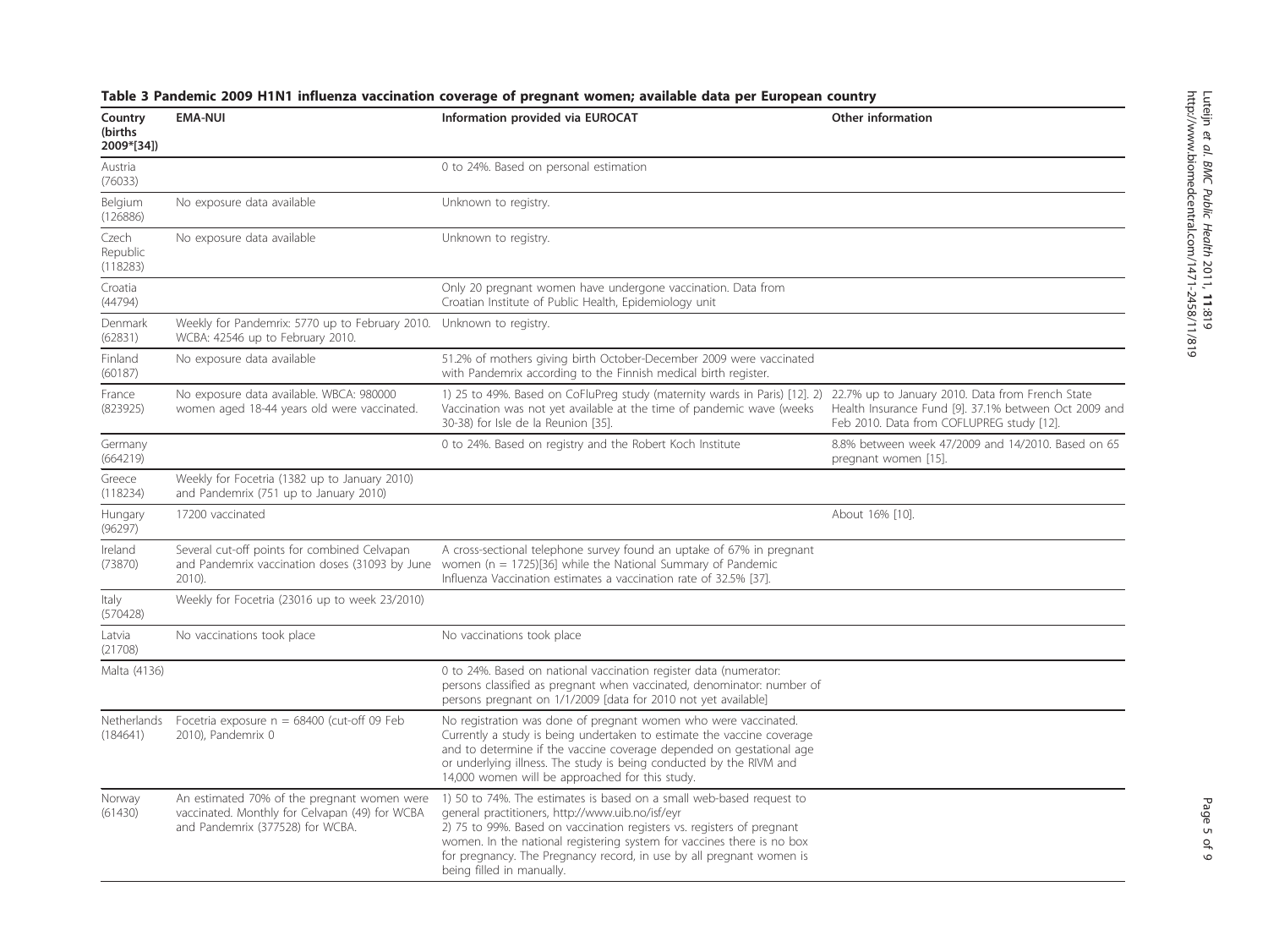#### Table 3 Pandemic 2009 H1N1 influenza vaccination coverage of pregnant women; available data per European country (Continued)

| Poland<br>(415681)            | No vaccinations took place                                                                  | No vaccinations took place                                                                                                                                                                        |                                                                                                                                           |
|-------------------------------|---------------------------------------------------------------------------------------------|---------------------------------------------------------------------------------------------------------------------------------------------------------------------------------------------------|-------------------------------------------------------------------------------------------------------------------------------------------|
| Portugal<br>(99896)           |                                                                                             | 0 to 24%. Based on national registry. Available national data from ACSS -<br>Administração Central do Sistema de Saúde, IP                                                                        |                                                                                                                                           |
| Slovakia<br>(61158)           | No exposure data available                                                                  |                                                                                                                                                                                                   |                                                                                                                                           |
| Slovenia<br>(21746)           | 262 vaccinated total                                                                        |                                                                                                                                                                                                   |                                                                                                                                           |
| Spain<br>(494944)             | Weekly for Panenza (39183).                                                                 | 0 to 24%. Based on personal estimation.                                                                                                                                                           | 4.7% uptake in Castilla and Leon regions [13].                                                                                            |
| Sweden<br>(111076)            | 15195 pregnant women and 264326 WCBA were<br>vaccinated in Stockholm county up to Feb 2010. |                                                                                                                                                                                                   |                                                                                                                                           |
| Switzerland<br>(77789)        |                                                                                             | Unknown to registry.                                                                                                                                                                              |                                                                                                                                           |
| United<br>Kingdom<br>(788417) | 103680 doses of Pandemrix and 1141 doses of<br>Celvapan. Likely an underestimation.         | 1) 50-74% were offered the vaccine according to primary care data from<br>a UKTIS study [16]. 2) 25 to 49%. Guess/Estimate based on proportion of<br>regional clinical at risk groups vaccinated. | Out of 2,061 women pregnant between September<br>2009 and January 2010, 64.8% were offered vaccination<br>and 25.2% were vaccinated [16]. |

Note the questions asked differed slightly between the NUI and the EUROCAT questionnaire. The competent authorities were asked to provide any weekly or monthly vaccination data that were available. The EUROCAT member were asked to estimate the percentage of pregnant women vaccinated (see methods) and were requested to provide any vaccination data they had available.

WBCA: Women of childbearing age.

\* Annual births 2009 given for comparison with numbers vaccinated. Note that numbers eligible for vaccination is the sum of the pregnant women in the relevant stage of pregnancy at initiation of the vaccination campaign plus the pregnant women entering the relevant stage of pregnancy during the vaccination campaign.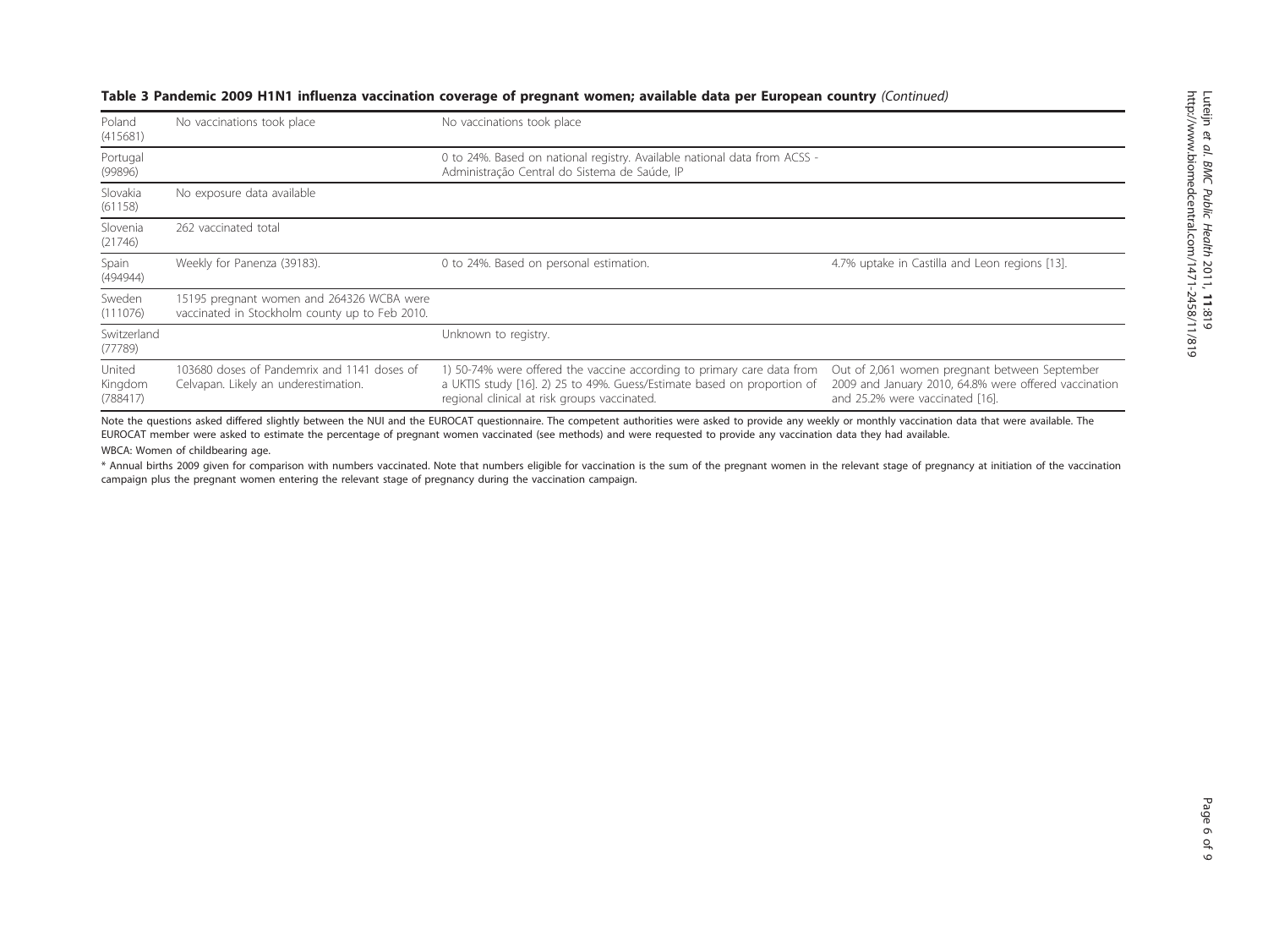Varying pandemic influenza vaccine uptake rates have been reported for pregnant women. In our survey, three countries reported uptake above 50%. Uptake by pregnant women was reported as 6.9% in an Australian survey [[20\]](#page-8-0), 25.2% in a British survey [[16\]](#page-8-0), 76% in a Canadian survey [[21](#page-8-0)], 22.7% and 37.1% in French surveys [\[9,12](#page-8-0)] and 8.8% in a German survey [\[15\]](#page-8-0). Factors associated with vaccine uptake in the Canadian survey were late stage of pregnancy, belief in the efficacy of the vaccine, and consultation of the (Canadian) pandemic influenza website. Factors negatively associated with vaccine uptake in the Canadian survey were belief that the vaccine has not been adequately tested and consultation of popular websites. The Australian survey concluded the main reasons for the low vaccine uptake were the vaccine frequently not being offered by the general practitioner and safety concerns both of the women and the general practitioners. In the British study, vaccination was offered to 64.8% of the pregnant women. In their review of the pandemic experience, the ECDC state the lack of vaccine acceptance can partially be attributed to the complex risk message communicated. This risk message communicated on the one hand that for people outside risk groups the risk of severe disease was low, but on the other hand it communicated that there was a small but real risk of severe disease and death for healthy adults and children [[22](#page-8-0)]. In one American study, vaccination rates of pregnant women with seasonal influenza vaccine were shown to increase from 19% to 31% through increasing patient awareness via education of vaccination providers and posters, underlining the impact of patient awareness in vaccination campaigns [[23](#page-8-0)]. A literature review found low vaccination rates of pregnant women in countries where seasonal influenza vaccination is recommended, ranging from > 0.1% to 12.8% [\[24\]](#page-8-0).

While in most countries it was decided to vaccinate pregnant women of the second and third trimester, one of the main differences between vaccination policies was the decision whether to vaccinate pregnant women in the first trimester of pregnancy. This difference between countries on whether to vaccinate first trimester pregnant women has also been witnessed in seasonal influenza vaccination policies [\[1](#page-7-0)]. The first trimester of pregnancy is the period of major organogenesis and thus important in relation to risk of congenital anomalies, increasing the potential risk of vaccination. In addition, women in the first trimester of pregnancy are less susceptible to adverse health outcomes caused by influenza infection, decreasing the benefit of vaccinating this group. Differences in trimesters covered by the pandemic vaccination policy might have been caused by differences in appreciation of available safety and efficacy data, or more operational reasons such as potential for limited length of vaccine efficacy and wanting it to be most effective in the later two trimesters, or

deciding that targeting women regardless of trimester would better ensure high coverage by the start of the second trimester. Post-pandemic immunogenicity data on Pandemrix in healthcare workers showed that three months post vaccination, 84% of the participants still had a protective antibody titre (HI titre ≥40) compared to 97% three weeks post vaccination [[25\]](#page-8-0). Both figures are still well above the Committee for Medicinal Products for Human use (CHMP) criteria for seasonal vaccines of > 70% of the subjects achieving an HI titre of ≥40.

Whatever the policy regarding first trimester vaccination, where the entire population is offered vaccine, this will include WCBA who are in the early stages of pregnancy but do not yet know they are pregnant. Other target groups such as women with asthma, or health care workers and persons in close contact with vulnerable groups would also include women in very early pregnancy. These women need to be taken into account when monitoring vaccine safety in pregnancy. In addition,  $1<sup>st</sup>$  trimester pregnant women belonging to priority groups or specifically requesting for vaccination, could receive the vaccination in some countries that did not routinely vaccinate  $1<sup>st</sup>$  trimester pregnant women.

Differences between countries were found in vaccines used in pregnancy, including use of adjuvanted or nonadjuvanted vaccines and Thiomersal content. Some European pandemic vaccines were developed and registered pre-pandemic using a "mock-up" registration procedure [\[26\]](#page-8-0). This procedure assumes that swapping the strain in a vaccine will not substantially affect the safety and efficacy of the vaccine. The mock up vaccines would be authorized once a pandemic is declared, after which the initial strain is swapped for the pandemic influenza strain. Preliminary data on the immunogenicity of the monovalent non-adjuvanated and MF59-adjuvanated vaccines showed favorable results [[27,28\]](#page-8-0). These clinical trials also demonstrated a single dose of the pandemic vaccine would be sufficient for an immunogenic response, allowing for antigen saving vaccination strategies. Several countries had established "advance purchase agreements" with manufacturers, leading to some of the differences in vaccine chosen [[26](#page-8-0)]. In these contracts, the manufacturer agrees to supply its pandemic influenza vaccine as soon as possible after a pandemic has been declared and agree to reserve an agreed number of doses for the country. Country of origin of the manufacturer might have played a role in vaccine of choice, as is illustrated by Hungary making use of Fluval P, manufactured by the Hungarian company Omninvest. Other possible factors in choice of vaccine might originate in limited supplies available and differing appreciation of available safety and efficacy data. Several of the pandemic vaccine formulations included oil-in-water adjuvants (AS03 for Pandemrix and MF59 for Celtura and Focetria) or aluminium phosphate gel adjuvants (Fluval P)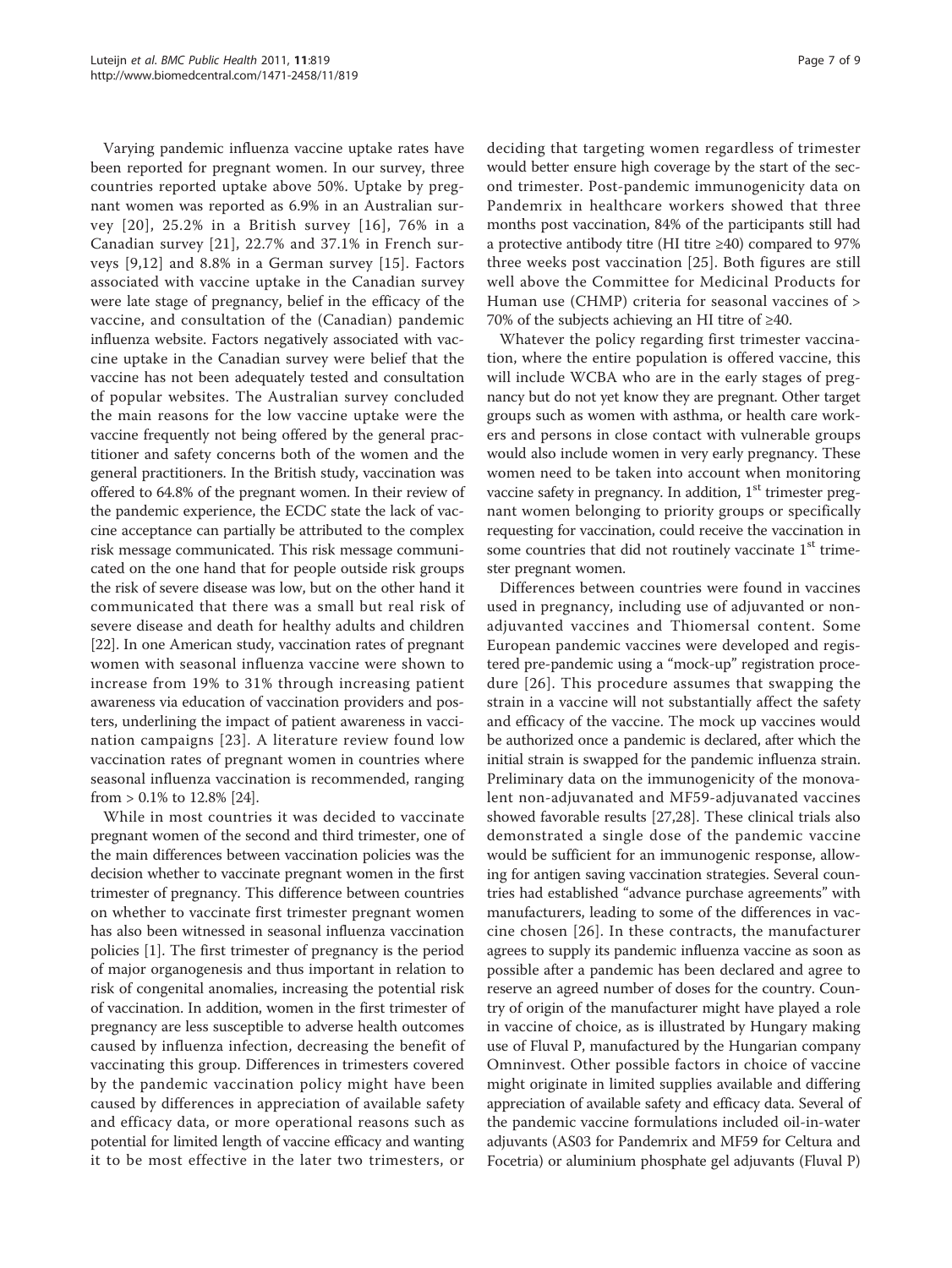<span id="page-7-0"></span>as an antigen saving policy [[29](#page-8-0)] and to enhance the immunogenicity of the pandemic vaccine. Celvapan, CSL Pandemic Influenza Vaccine and Panenza did not contain adjuvants. Safety information of AS03 and MF59 adjuvants is sufficient in the general population, but limited in pregnancy [[29,30](#page-8-0)]. Five countries solely used non-adjuvanted vaccine to vaccinate pregnant women. Some other countries used non-adjuvanted vaccines for the entire population (table [2\)](#page-3-0). Celvapan was the only pandemic vaccine not to contain Thiomersal. No consensus has been reached on the risk of prenatal exposure to Thiomersal [[31](#page-8-0)]. Both the AS03 and MF59 adjuvants contain squalene [[29,32\]](#page-8-0). We included questions about the timeframe of the vaccination policy. There was variation in the speed of response and in at least one case the vaccines arrived after the vaccination campaign had been initiated. Vaccination campaigns were initiated between 28<sup>th</sup> September 2009 and 27th December 2009, while the first pandemic wave hit Europe in September-October 2009.

Post marketing surveillance of vaccines and medicinal products is essential, in particular with regard to their use in pregnancy since pregnant women are excluded from clinical trials and much of the prior safety testing. There are a number of different ways of carrying out post marketing surveillance, including case-control studies of adverse pregnancy outcomes, and cohort studies of women receiving the vaccine, but it is also essential to collect basic information about exposure of pregnant women in the population to the vaccine in order to interpret any possible changes in population rates of adverse pregnancy outcomes. The limited availability of exposure data and the variation in quality of the available exposure data collected on pregnant women in relation to the pandemic vaccine are striking, but in line with the observed lack of exposure data of pregnant women to seasonal influenza vaccination in Europe [[18,33\]](#page-8-0). This problem is further complicated by the need to distinguish between first trimester of pregnancy and second and third trimester of pregnancy, when exploring the relationship between influenza vaccination and congenital anomalies. Pre-pandemic safety data of the pandemic vaccines and adjuvants used in the pandemic vaccines in pregnancy is fairly limited. In order to conduct population based pharmacovigilance, exposure data is needed to interpret congenital anomaly rates. A number of countries reported cohort studies being conducted in pregnant women e.g. a national cohort in Norway. The lack of comprehensive data on exposure of pregnant women to pandemic influenza vaccine also limits the policy evaluation process, which is required in order to learn from the vaccination efforts for future pandemic infectious disease outbreaks and vaccination campaigns.

#### Conclusions

Overall, we conclude pandemic vaccination policies for pregnant women in Europe were heterogeneous and achieved varying vaccination rates of pregnant women. Only limited data on exposure of pregnant women to pandemic influenza vaccine was available in Europe. For the evaluation of vaccine safety and adjuvants safety in pregnancy and pandemic vaccination campaign effectiveness, increased monitoring of pandemic influenza vaccine coverage of pregnant women is required.

#### Acknowledgements and funding

We would like to thank Xavier Kurz of the European Medicines Agency for his advice and assistance in contacting European competent authorities. We thank Lolkje de Jong-van den Berg (Rijksuniversiteit Groningen), Marlene Sinclair (University of Ulster) and the EUROCAT Steering Committee for their comments on the questionnaire design.

We would like to thank the European Medicines Agency and the competent authorities of Belgium, Denmark, Finland, France, Greece, Hungary, Ireland, Italy, Latvia, the Netherlands, Norway, Portugal, Slovakia, Slovenia, Spain and the United Kingdom and the members of the PhVWP for providing information on pandemic influenza vaccination in pregnancy in response to the NUI.

We would like to thank the following EUROCAT registry leaders for providing information on pandemic influenza vaccination: Marie-Claude Addor (CH), Emmanuelle Amar (FR), Larraitz Arriola (SP), Marian Bakker (NL), Patricia Boyd (UK), Paula Braz (PT), Magda Campins (SP), Carlos Dias (PT), Miriam Gatt (MT), Ester Garne (DK), Martin Haeusler (AT), Lorentz M. Irgens (NO), Babak Khoshnood (FR), Kari Klungsøyr (NO), Anna Latos-Bielenska (PL), Bob McDonnell (IE), Carmel Mullaney (IE), Vera Nelen (BE), Ljubica Odak (HR), Judith Rankin (UK), Annukka Ritvanen (FI), Laura E. Rothuizen (CH), Joaquín Salvador (SP), Antonin Sipek (CZ), øystein Søbstad (NO), Diana Wellesley (UK), Awi Wiesel (DE), Françoise Wuillai (FR), Oscar Zurriaga (SP). Co-funded by the EC, under the framework of the EU Health Programme, Grant Agreement 2006103 (Executive Agency for Health & Consumers). We would like to thank the EU Public Health Programme for the funding received.

#### Author details

<sup>1</sup>EUROCAT Central Registry, Institute of Nursing Research/School of Nursing, University of Ulster, Jordanstown Campus, Shore Road, Newtownabbey, BT37 0QB, UK.<sup>2</sup>School of Criminology, Politics and Social Policy, University of Ulster, Jordanstown Campus, Shore Road, Newtownabbey, BT37 0QB, UK.

#### Authors' contributions

Design of survey: JML and HD. Execution of survey and collation of responses: JML. Drafting the paper: JML, HD and GJM. This manuscript has been read and approved by all authors.

#### Competing interests

The authors declare that they have no competing interests.

Received: 9 June 2011 Accepted: 20 October 2011 Published: 20 October 2011

#### References

- Mak TK, Mangtani P, Leese J, Watson JM, Pfeifer D: [Influenza vaccination in](http://www.ncbi.nlm.nih.gov/pubmed/18156088?dopt=Abstract) [pregnancy: current evidence and selected national policies.](http://www.ncbi.nlm.nih.gov/pubmed/18156088?dopt=Abstract) Lancet Infect Dis 2008, 8:44-52.
- 2. Satpathy HK, Lindsay M, Kawwass JF: [Novel H1N1 virus infection and](http://www.ncbi.nlm.nih.gov/pubmed/19940421?dopt=Abstract) [pregnancy.](http://www.ncbi.nlm.nih.gov/pubmed/19940421?dopt=Abstract) Postgrad Med 2009, 121:106-112.
- 3. Hewagama S, Walker SP, Stuart RL, Gordon C, Johnson PD, Friedman ND, O'Reilly M, Cheng AC, Giles ML: [2009 H1N1 influenza A and pregnancy](http://www.ncbi.nlm.nih.gov/pubmed/20100064?dopt=Abstract) [outcomes in Victoria, Australia.](http://www.ncbi.nlm.nih.gov/pubmed/20100064?dopt=Abstract) Clin Infect Dis 2010, 50:686-690.
- 4. Jamieson DJ, Honein MA, Rasmussen SA, Williams JL, Swerdlow DL, Biggerstaff MS, Lindstrom S, Louie JK, Christ CM, Bohm SR, Fonseca VP,